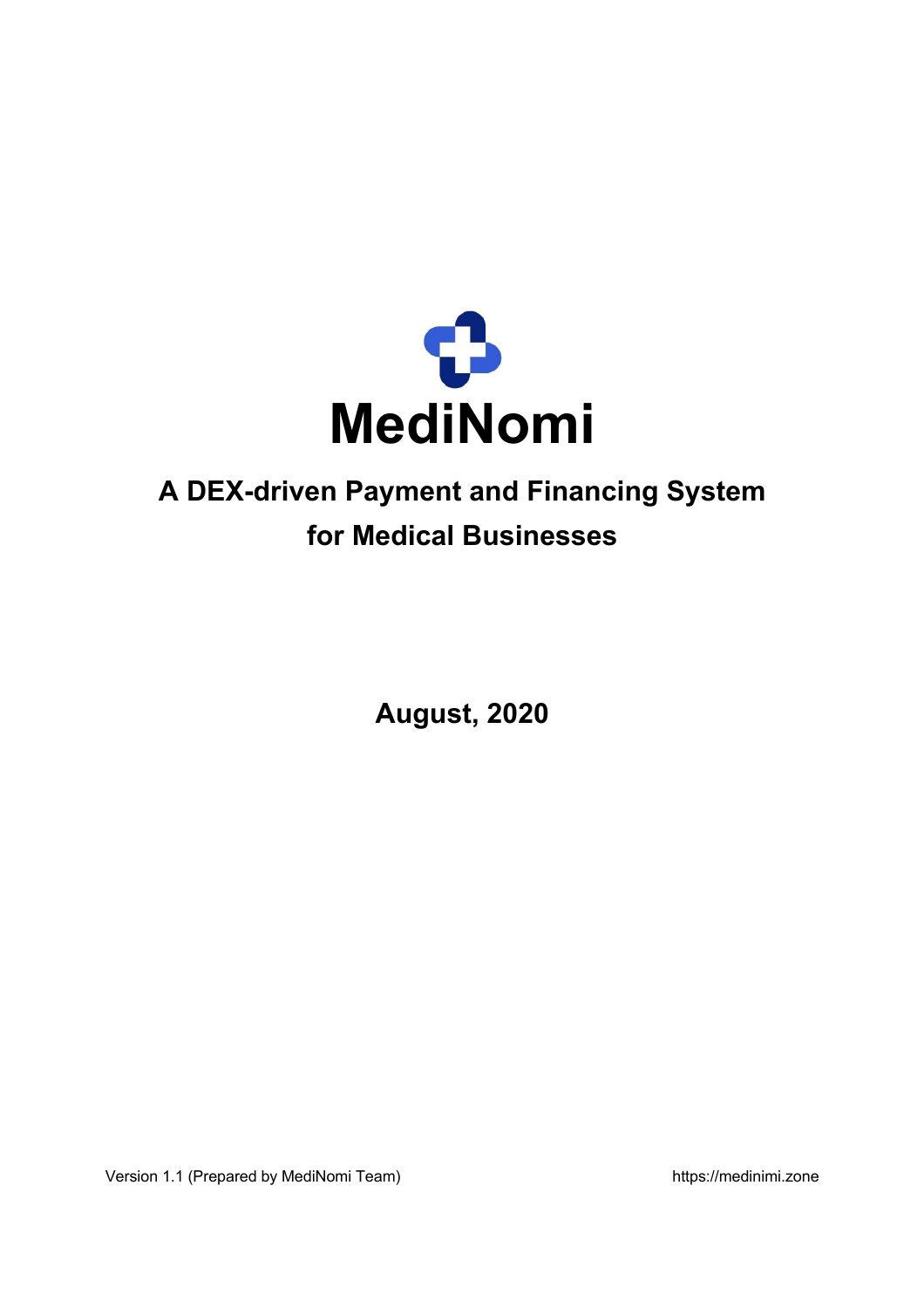#### **Disclaimer**

This White Paper does not contain any recommendations concerning law, investment, business, or taxation. MediNomi is not responsible for any direct or indirect loss of any kind with respect to this White Paper, nor is it responsible for any of the issues listed on its website, https://MediNomi.network and related social media. It is recommended that those who read this White Paper consult with the experts for each area of law, investment, business, and tax associated with MediNomi token.

This White Paper is intended for general informational purposes only and is not intended to be a sale of any form of property or product. In addition, the matters below do not include any form of contractual relationships. Also, while reading this White Paper may not be up-to-date, MediNomi has no obligations to update or amend this document.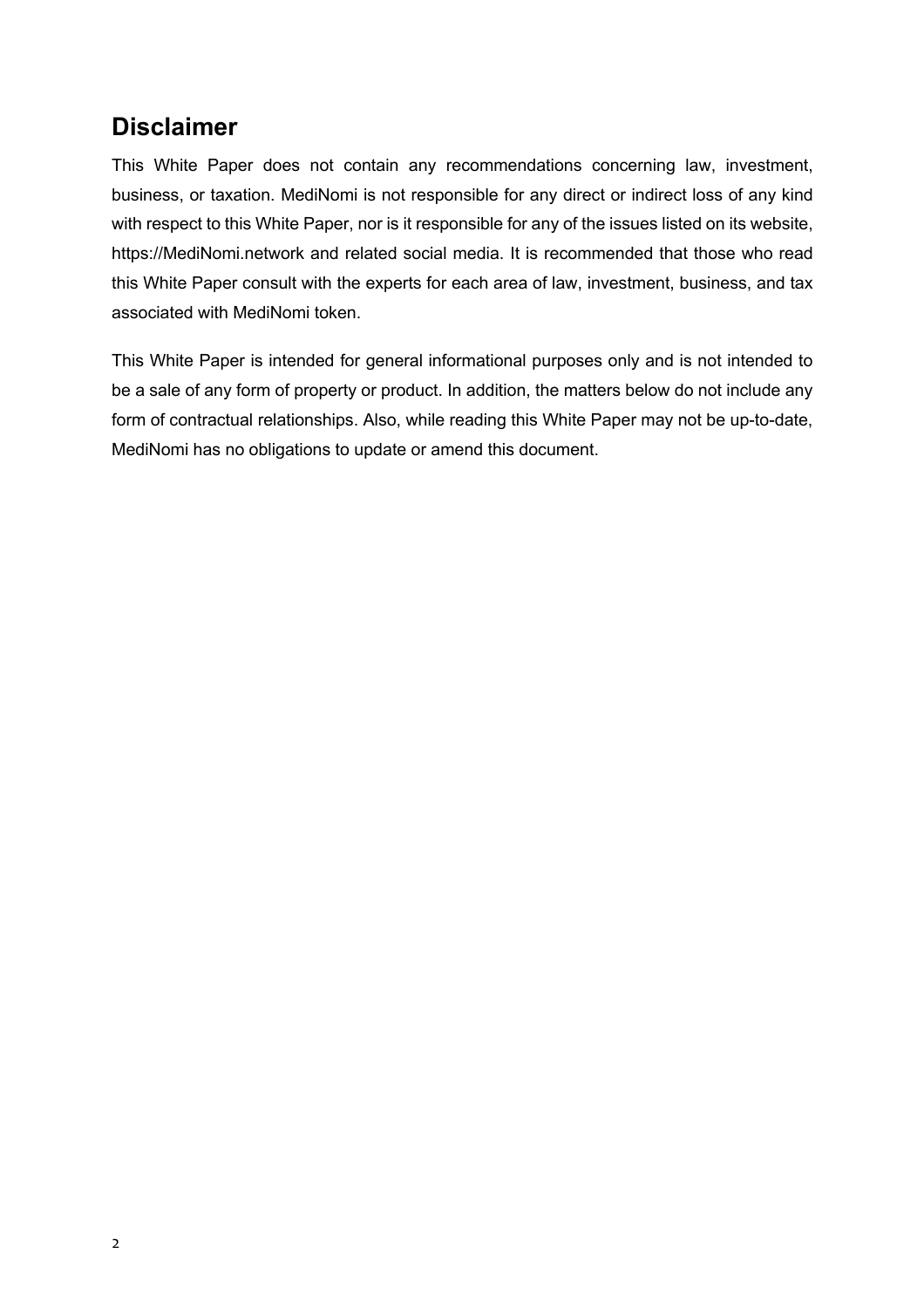# **1. What is MediNomi?**

Pulling itself out of a strong blast of ICO storm in 2017, the blockchain industry has now been looking for products that will bring blockchain's value to non-tech, non-business consumer audience. Recently, many mainnets have been competitively launched, but the service products that users really can feel grounded in practical applications are not brought in view. This is one of the reasons why blockchain services having ties with the real economy (e.g., payment networks for social commerce such as Terra, and microgrid platforms such as Power Ledger) are drawing much public attention. The medical field is no exception. For example, projects such as *MediBloc* and *Pationtory* are aiming at safely managing and distributing medical data by applying blockchain technologies.

A variety of blockchain-based services relating to medicine are recently coming on, but there are by far no blockchain-based medical services that treat patients (and hospitals, for that matter) as beneficiaries. Although cryptocurrency-based payment settlement for medical expenses is considered to be very important in health care where blockchain technology can be optimally utilized, yet the market witnesses no actualized services as such.

The MediNomi project aims to build a realistic blockchain-based token economy in terms of which all the interested parties involving patients, medical students, medical practitioners, and hospitals are incentivized to utilize the MediNomi system for medical payment and loanservicing.

- **MediPay**, one of the two services of MediNomi, serves as a payment settlement system for uninsured medical services which benefits both patients and hospitals.
- **MediFi**, MediNomi's DeFi (Decentralized Finance) service, provides medical students, (starting) medical practitioners and hospitals with the financial resources that they need in an easier and more economical way.

# **2. MediPay**

### **2.1 Market Condition**

Medical insurance is one of the most important social problems in modern society, and uninsured medical services, which cannot be covered by insurance, causes various problems with regard to market transparency. In Korea, all of the medical treatments and procedures not covered by National Health Insurance are classified as uninsured medical practice. Uninsured medical services in turn are classified into 'statutory uninsured' and 'arbitrary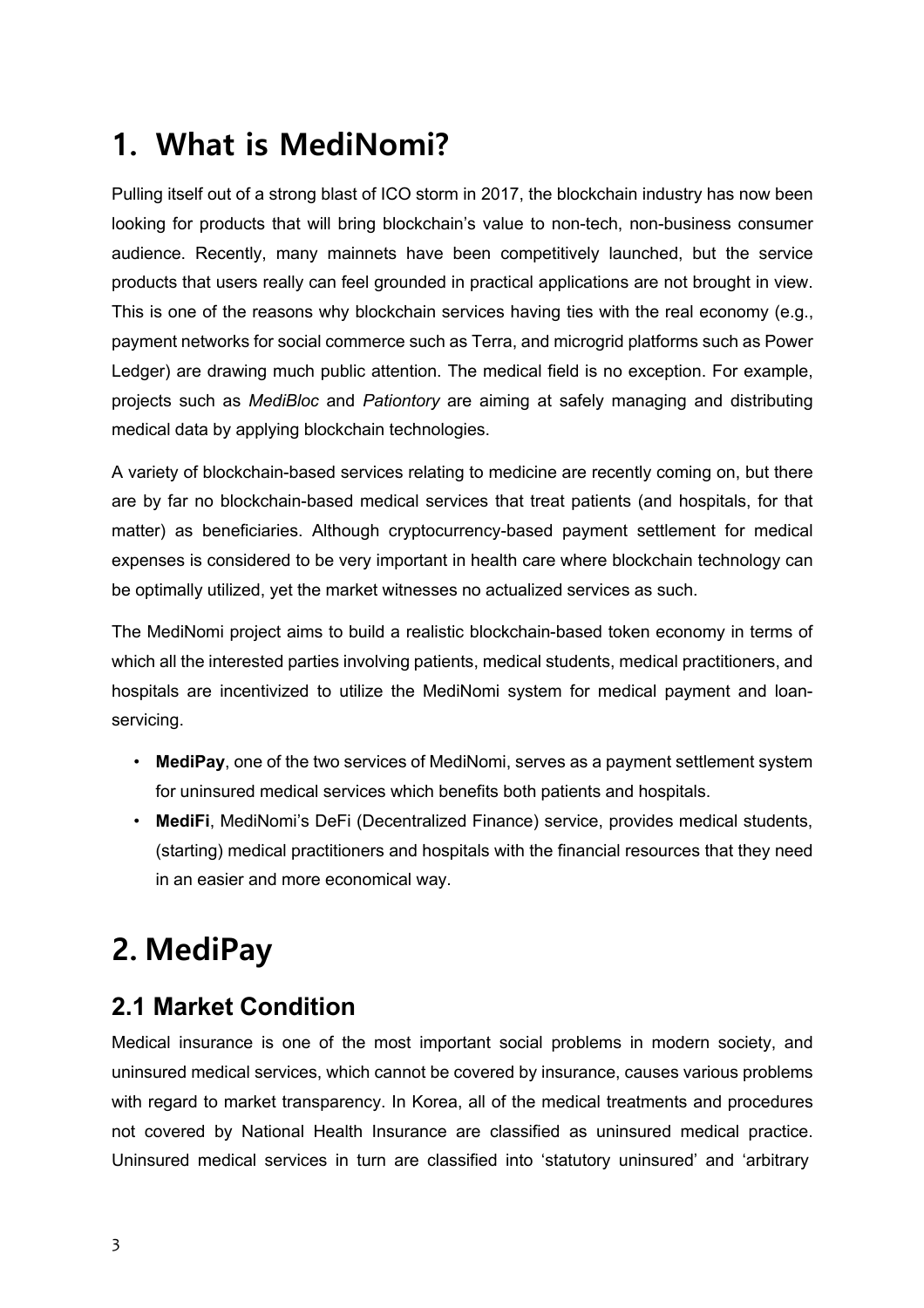uninsured' medical services. Arbitrary uninsured medical services are basically illegal, and some of them are allowed only if certain conditions are met.<sup>1</sup> Uninsured medical services are classified as 'uninsured in principle' (medical services such as plastic surgery and skin care that are not related to treatment of disease), 'medically uninsured' (untested but cost-effective medical services) and 'financially uninsured' (medical services excluded from coverage due to high costs of treatment).

The uninsured-in-principle medical services include LASIK, LASEK, cosmetic surgery, skin cosmetic surgery, etc. Among them, the size of the domestic plastic surgery market is about 5 trillion won,<sup>2</sup> and dermatology is 18% of the cosmeceutical field, which is about 2.1 trillion won. $3$  In addition, the treatment of foreign patients can be legally processed as arbitrary uninsured medical services. As of 2015, the global medical tourism industry is expected to grow 15% annually for 10 years, to reach \$ 143.8 billion by 2022.4 The domestic medical tourism industry has also grown in size and is rapidly expanding. It is estimated that the medical tourism yielded the value-added creation of 2.1 trillion won by attracting 360,000 foreign patients in 2016 and the employment inducement effect was 52,000.<sup>5</sup>

#### **2.2 Problems with Uninsured-in-principle Medical Expenses**

One of the biggest problems of arbitrary uninsured medical services is that the patient has no other option but to follow the prices autonomously set by medical institutions. The difference in the price of the uninsured items between medical institutions is found to be 7.5 times on average. It is true that even considering the realistic price inconsistency of the first, second and third medical institutions, there still exists an irrational difference. This hinders the rational choice of consumers, making it difficult to expect effects of inducing price competition, and ultimately leads to consumer distrust of doctors and hospitals.

In addition, the entire medical expenses of the uninsured items including VAT are transferred to the patient when the medical fee is paid on the patient's credit card. Even when the payment is made in installments, the patient has to bear the burden of the excessive credit card fees. In the case of cash settlement, a secret discount of about 10% is usually offered, but this leads to the burden of lump-sum payment on the patient, and the patient is likely to be abused as a

**<sup>1</sup>** The Korean Supreme Court handed down the ruling that uninsured medical services be allowed on the responsibility of medical institutions only if there are 'inevitability', 'medical validity' and 'consent of patient' on relevant medical services.

<sup>2</sup> International Society of Aesthetic Plastic Surgery(ASAPS), 2017.

<sup>3</sup> "Anti-aging: A New Growth Engine", Samsung Economic Research Institute (SERI), 2013.

<sup>4</sup> Allied Market Research, 2017.

<sup>5</sup> Korea Institute for Industrial Economics and Trade (KIET), 2017.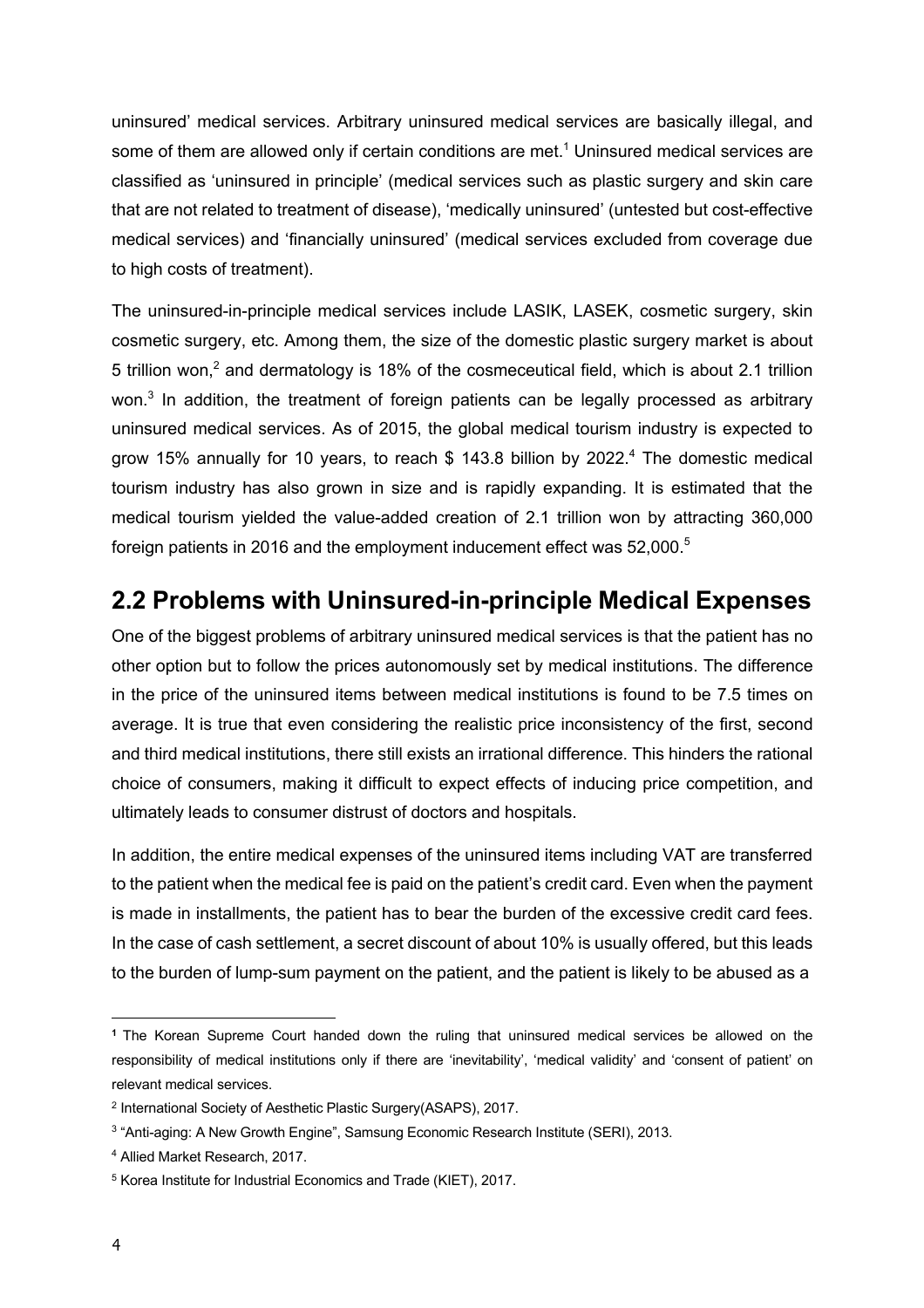means of tax avoidance of the doctor. On the hospital side, too, the credit card settlement process leads to a worsening of profitability due to the occurrence of 2-3% settlement fee, and the high discount rate practice of cash settlement makes it more difficult to improve profitability. Furthermore, the hospital faces the burden of receiving tax avoidance charges. From December 1, 2016, uninsured medical care costs went into being disclosed based on the medical law, and the pressure to eliminate the 'information asymmetry' between providers (doctors and hospitals) and consumers (patients, families, and the general public) looks unavoidable. From April 1, 2017, the number of medical institutions to disclose uninsured medical expenses is expanded to 3,752, and standardization items for disclosure have been gradually increasing to 200. HIRA (Health Insurance Review & Assessment Service) is also making continuous efforts to identify and standardize uninsured medical services.

Medical tourism, which occupies a considerable portion of the market of uninsured medical services, also faces a number of problems. In the case of overseas patients, many of them are victimized by improper operation of unauthorized or illegal agencies connecting patients and hospitals. Agency fees are as high as 15-30%, and these costs are passed on to the patient. In most cases, medical services are provided through simple visits and surgeries. Therefore, there is no way to select appropriate medical care prior to visiting Korean hospitals or obtain the information on medical expenses in advance. Also, there is no way to get aftercare services after returning home. Although medical tourism consumers are increasingly distrustful about Korean medical services, the lack of information on medical institutions and medical services is leading to a vicious circle in which foreign patients are not provided with appropriate medical services. With respect to payment of medical expenses, medical tourism which requires only cash settlement imposes inconvenience on overseas patients, and in the case of card settlement, various problems such as exceeding limit are occurring.

#### **2.3 Goal of MediPay**

Given the market conditions described above, it is urgent for both patients and hospitals to overcome the absurdity of medical insurance payment practices as well as securing the market transparency of uninsured medical services. The market that MediPay is noticing is the uninsured-in-principle medical services, which have nothing to do with the market of insured medical services. MediPay is a blockchain model that benefits both the patient and the hospital by creating a healthy token economy with respect to payment of medical expenses and medical services.

The ultimate goal of MediPay is to improve the payment practices of uninsured medical expenses, which currently have many problems, and to provide blockchain-based services that benefit both patients and hospitals. To this end, MediPay provides a way for payment to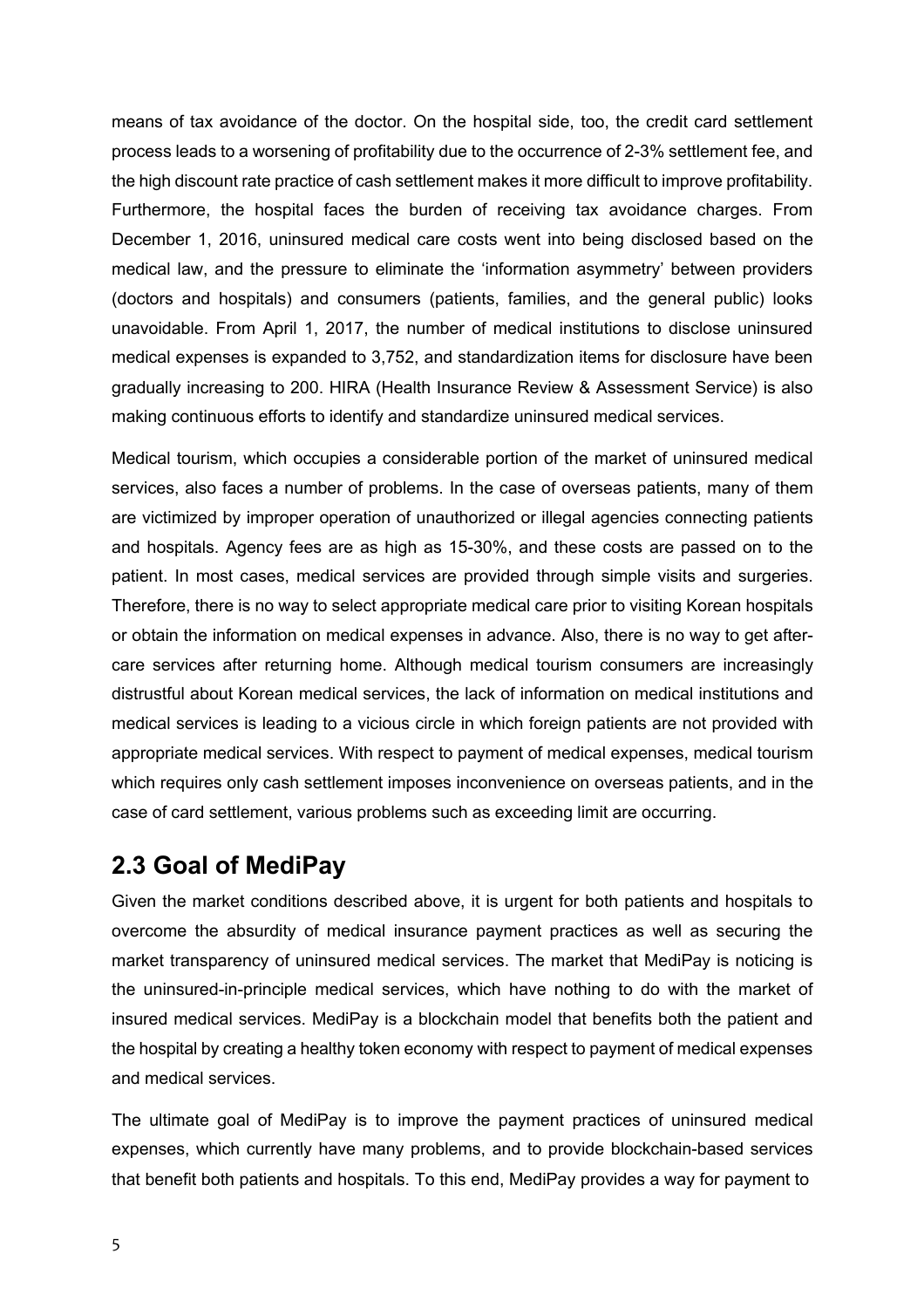be made through cryptocurrency transfer between patient and hospital that blocks the agency's ill-gotten profits and does not go through the credit card company and PG (Payment Gateway).

Settlements by MediPay's cryptocurrency (i.e., MDC) allow hospitals to reduce the burden of credit card fees or cash discounts. Hospitals can use the MediPay environment to attract patients by offering reasonable discounts to patients on a portion of the benefits resulting from using the MediPay system.

With MediPay, patients can now choose from a variety of payment methods and affordable medical services. It is also possible to make an installment payment, which is impossible in the case of cash settlement. This makes it possible to significantly reduce the burden of lump sum payment of medical expenses only by paying a commission that is significantly lower than the credit card installment payment. In the case of overseas patients, there is no need to pay a high commission fee for the agency, and it is possible to select quality medical services at a reasonable price. It also reduces the inconvenience of exchanging large amounts of cash for medical service payments and the risks associated with exchange rates.

Along with these payment services, MediPay plans to introduce the management function of medical services to maximize the convenience of patients (especially, overseas patients) in terms of providing a medical service environment of the proactive and follow-up management rather than one-off. For this purpose, MediPay will provide appropriate medical service information through remote video consultations between patients and doctors, which will be operated in a way to enhance customer satisfaction and reliability through regular follow-up services mediated by the consultation link.

Through this approach to payment and medical services, MediPay seeks to build a token economy that benefits both consumers and hospitals.

# **3. MediFi**

### **3.1 Market Condition and Problems**

The blockchain industry has been seeing a variety of platforms and services continuously coming out in the market, but it is still hard to find the realistic products and services that the public can experience. In the meantime, new models to increase the profitability of cryptocurrency are recently being developed. For example, BlockFi has developed the model that pays a compound interest of 6% per year if a user stakes his/her cryptocurrency, and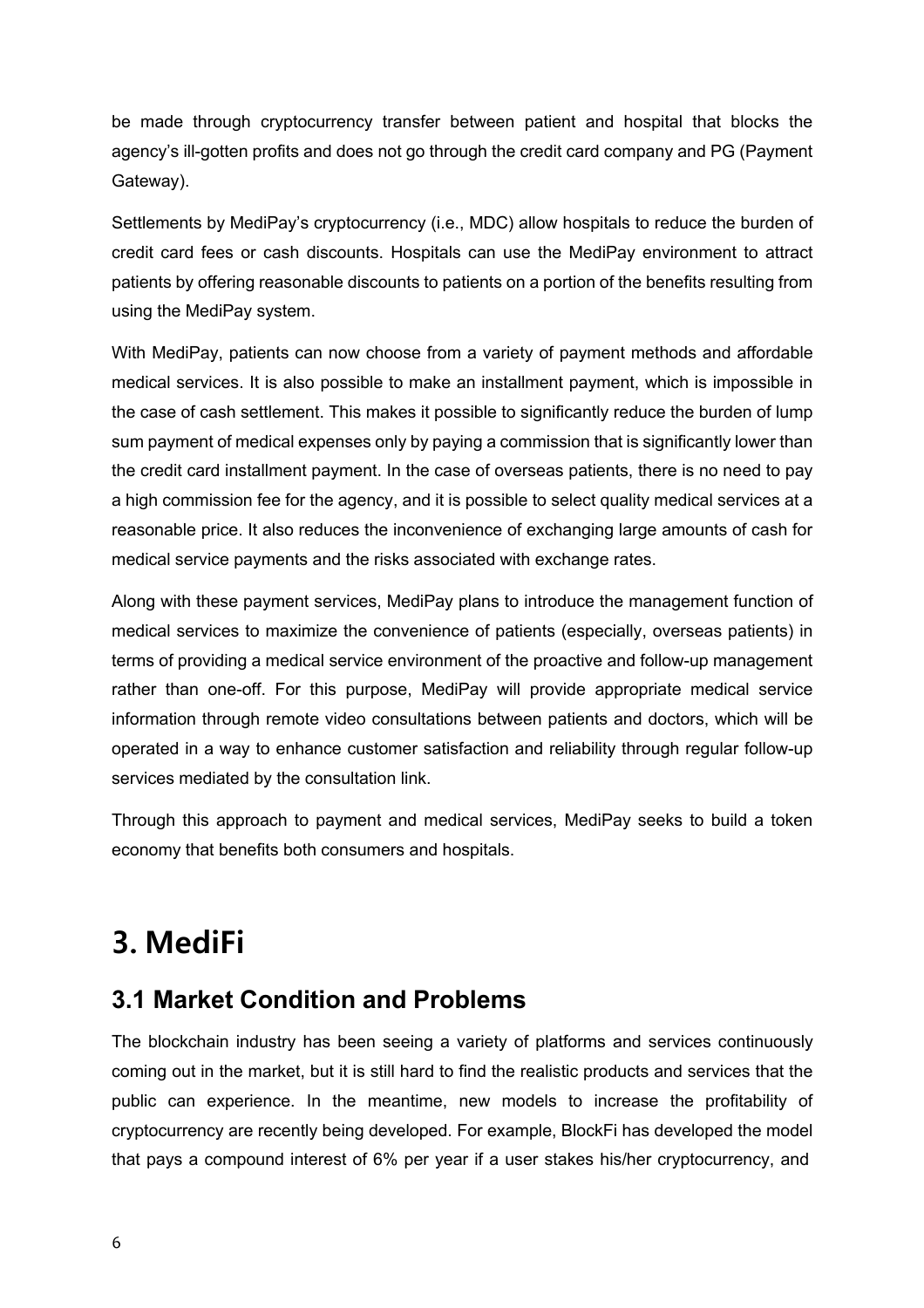lends these financial resources to institutional investors and raises profits. In two weeks, the amount of cryptocurrency equivalent to \$ 25 million was collected in BlockFi's account. Nexo, based in Europe, is the world's first blockchain model to provide loan-servicing that uses cryptocurrencies as collateral, and SALT Lending, a blockchain platform in the United States, provides loan services in 35 states. Blockchain-based loan servicing is closely related to the real economy, so the holders of cryptocurrencies are looking at the possibility of a new profit model beyond simple profit-taking. In this regard, it is worth noting the diagnosis of Noel Acheson, a *coindesk* writer: "The focus on yield implies a growing maturity and could entice new investors in as the dovish stance of central banks perpetuates the dearth of income elsewhere."6

The current social standing of doctors is much lower than in the past, and as the threshold of lending to starting medical practitioners is getting higher due to the conservative loan policy of financial institutions, many doctors are having difficulty in practicing. Existing medical institutions which have entered into a fiercely competitive system are increasingly in need of financial resources for publicity marketing, medical equipment introduction and hospital remodeling/expansion. However, it is a reality that they are also experiencing considerable difficulties due to one-track loan system and high interest rates. Even if financing is possible, the interest rate for the first financial sector runs to 3.5%~5%, and the second financial lending for doctors with low credit scores requires a high interest rate ranging from 10% to 30%. The current loan system can be seen only as an extremely backward system that focuses only on interest income, with little consideration of the characteristics of the medical sector, as opposed to a precise analysis of the expertise and safety of the profession and the history of individual financial operations.

Under the circumstances of the current financing market, it would be a great support for doctors and medical institutions if they could be offered easy loan procedures and reasonable interest rates.

Many medical students are also experiencing economic difficulties due to the murderous tuition fees of medical graduate schools. If student loan services with reasonable interest rates are available, they can have a positive impact on the supply and demand of medical personnel.

#### **3.2 Goal of MediFi**

MediFi is a blockchain-based P2P financial service for medical graduate students, practitioners, and hospitals. By focusing first on P2P loan-servicing between medical doctors

<sup>6</sup> Acheson, Noelle, "Returns on Crypto Assets: The Hidden Message," *Coindesk*, April 7, 2019.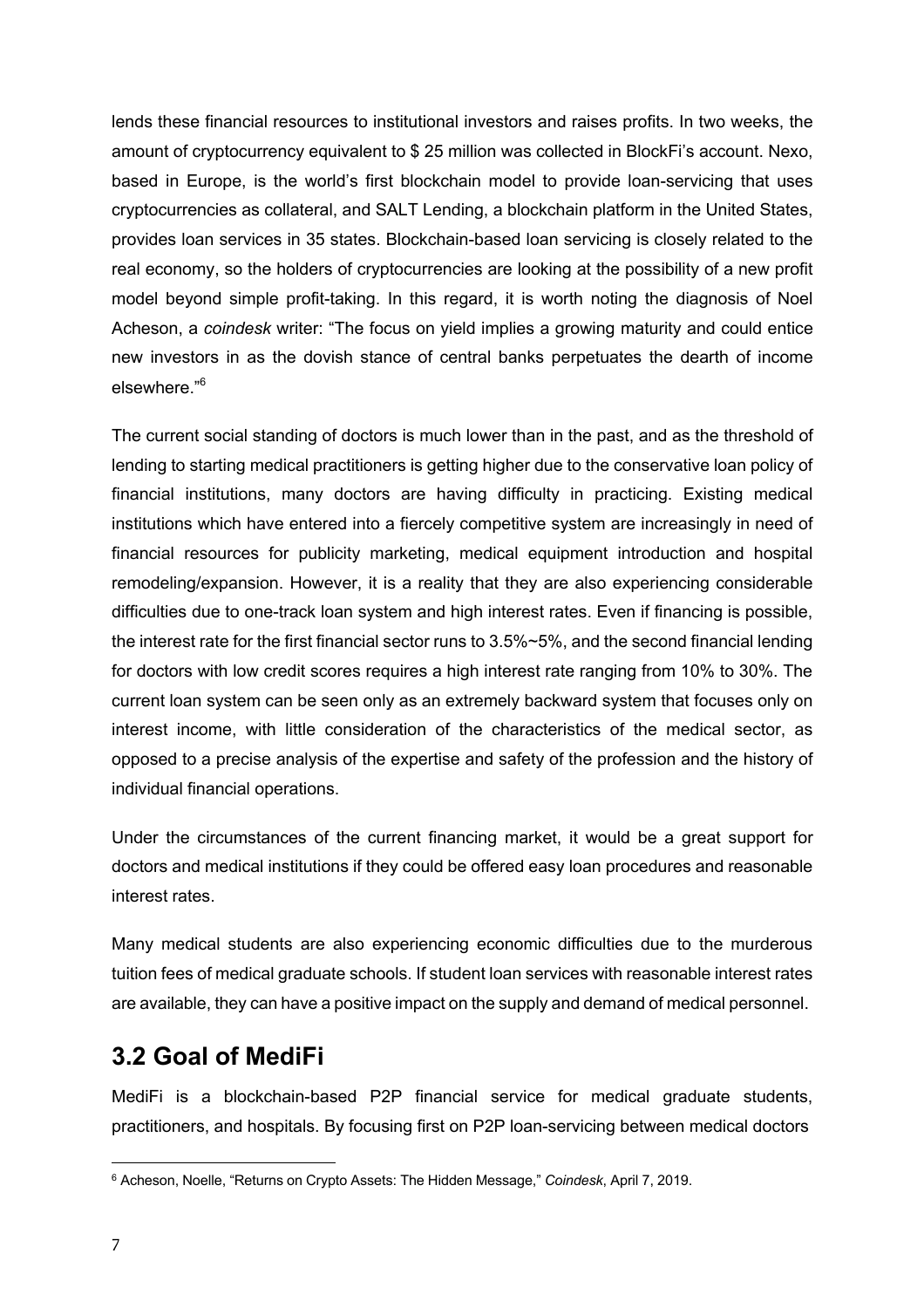and medical graduate students,<sup>7</sup> it would be possible to start the business quickly without a large amount of capital. Loan screening will be conducted through collaboration with relevant fintech and consulting companies.

MediFi's initial operating funds are secured by "successful doctors" with cash reserves of over 2 billion won or annual income of 200 million won whose investment money will be used for operating MediFi financing. The MediFi system will be built so that it takes only 15 minutes from loan application to approval, and the borrower can choose the interest rate (floating and fixed interest rate), repayment period, and repayment method. Through strict loan criteria, the loan is approved according to whether the borrower is currently working or whether he/she can start working within 90 days after he/she is offered a job. Because MediFi is a business connected with a reliable human ecosystem in that borrowers and lenders are all medical specialists, it is expected that the incidence of bad debt will be considerably low. Even if the collection of loans is expected to be difficult, MediFi will be designed to maintain the soundness of the loan fund by providing consulting services to relieve the debtor. As the size of MediFi grows, it will also be possible to expand MediFi's services to PF (Project Financing) for the construction of new medical buildings.

## **4. Token Economy of MediNomi**

### **4.1 MediNomi Tokens: MDC and MDN**

The MediNomi ecosystem is operated on the basis of two tokens, MDC (MediCash Token) and MDN (MediNomi Token). As a crypto-backed stablecoin, MDC is pegged one for one to USD. MDC, however, differs from other stablecoins such as Dai and Terra in that it is absolutely non-volatile, which means that 1 MDC always has the fixed value of 1 USD, and can be used as such for any transactions in the MediNomi economy. MDC is primarily used as a means of payment to ensure the soundness of the uninsured medical market. It is also to be used for payment settlement between hospitals and suppliers of medicine and medical consumables, which will help to make their transactions more efficient and smooth.

Another token operated by MediNomi is MDN, which serves as the backbone of MediNomi's token economy. MDN is a PoS (Proof-of-Stake) token responsible for the governance of MediNomi to consolidate the security and stability of the MediNomi platform. In terms of token

<sup>&</sup>lt;sup>7</sup> This loan system is inspired by the financing system of SoFi which started the online loan service by linking university alumni and students. With its successful financing system, SoFi has grown to a big company with over 1,300 employees.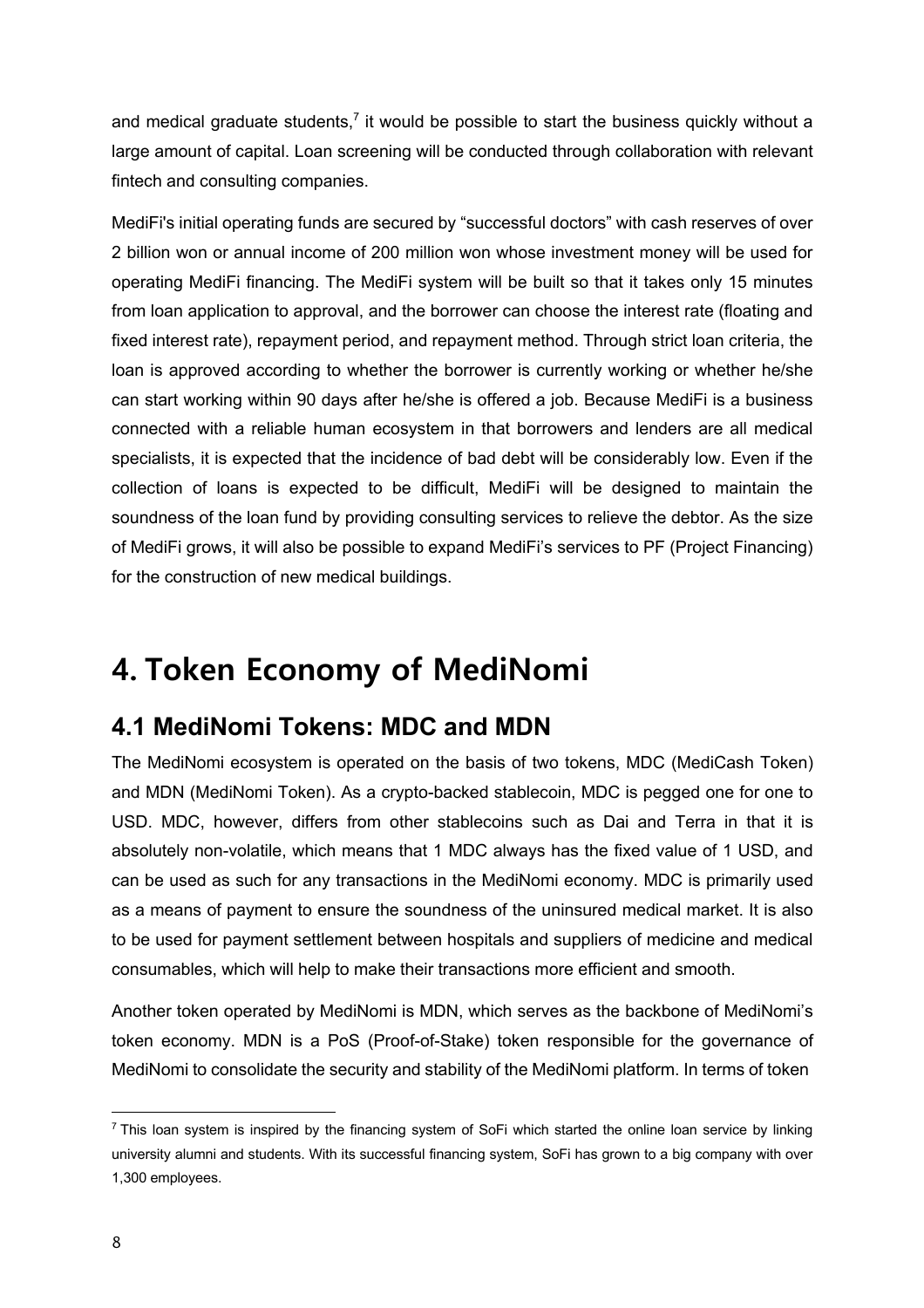economy, it plays a role to collateralize MDCs, so non-volatile MDCs can always be generated from locked-up MDNs. $<sup>8</sup>$  (As mentioned above, the value of MDC is fixed at USD, but the</sup> amount of MDCs that the user gets at the time of MDC-minting may marginally vary due to price-volatility of MDN.) For operations of MediNomi's token economy, a fixed amount of MDNs are issued through a single inflation at the beginning of the MediNomi service. The total volume of MDNs and the exchange value at issuance are as follows.

- Total Issue Amount: 1 billion MDNs
- $\cdot$  1 MDN = 0.1 USD

Considering the market breadth of the medical businesses that we are focusing on, the initial circulation volume of MDNs looks moderate. Thus, it is possible to issue additional MDNs when the MDN pool reaches the deflationary juncture due to MediNomi's revving-up economy, which creates a need for increasing MediNomi's reserves.

### **4.2 Token Economy of MediPay**

Basically, MediPay offers an alternative to cash and credit card payment in the market of uninsured-in-principle medical expenses. It relieves the consumer's burden of lump-sum cash preparation, and alleviates the burden of overseas patients' exchanging and carrying out large amounts of money. For hospitals, it provides an environment in which the profit structure can be improved by avoiding the problems of credit card fees and agency commissions. For these services, MediPay receives 0.5% of MDC payment as a fee, which is much lower than 2~3% of credit card fees.

MDN serves to back or collateralize MDC, thereby maintaining MDC's value hard-pegged to USD. Basically, the MediPay token economy is operated by the circulation volume of MDCs generated from MDN. There are two ways the users can secure MDCs. Either way, they should first join the MediNomi ecosystem by purchasing MDNs with their crypto- or fiatcurrency at the exchange, and then can freely employ their MDNs for arbitrage trading or interest earnings. When a user needs MDCs for medical treatment, he/she can lock up a certain amount of MDNs and get the needed MDCs whose amount is only limited by the overcollateralization ratio.<sup>9</sup> The user can regain his/her locked-up MDNs by returning the same amount of MDCs that he/she received at the time of minting. A certain amount of 'stability

<sup>&</sup>lt;sup>8</sup> It can be said that MDN is deposited to create a CDP (Collateralized Debt Position), and MDC is generated from CDP, as proposed in Maker's Dai Stablecoin System.

<sup>9</sup> The initial over-collateralization ratio is expected to be 150%. For example, by collateralizing 10 MDNs (amounting to 1 USD), the user gets 0.66 MDC (that is, 0.66 USD). However, this ratio could change depending on how massively MediPay is adopted along with wholesome transactions.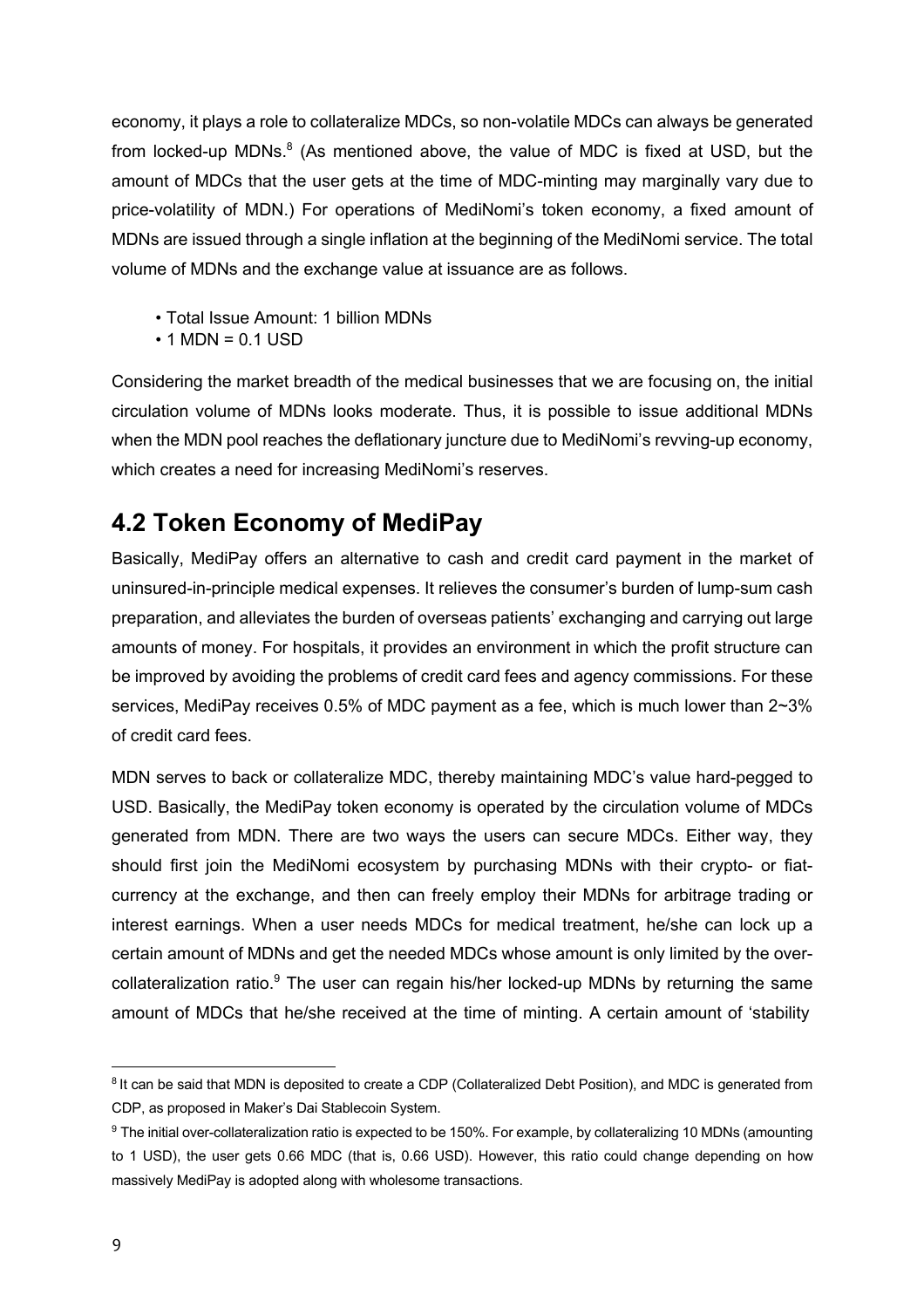fee'<sup>10</sup> (to be paid in MDN) along the lines of MakerDAO, is charged for MDN reimbursement. Another way of securing MDCs, which makes MediNomi differ from the existing crypto-backed stablecoin models, is that MDNs can be directly converted to MDCs at the current MDN-MDC exchange rate. For MDN-MDC exchange, 0.1% of commission is charged, which is much lower than that of fiat money exchange. (The fee is equivalent to the transaction fee of cryptocurrency exchanges in general.) In these exchange transactions, MDN works like a kind of 'convertible currency'. Since MDC has zero-volatility, the user can earn more MDCs if the value of MDN is higher than the face value (i.e., 0.1 USD). This way of getting MDCs would be useful for a user who knows in advance how much MDCs would be charged for his/her medical treatment. And it would also relieve the user from worrying about MDN-MDC exchange fluctuation. All that matters for the user is how much or less MDCs he/she gets at the time of exchange. It also mitigates the disadvantage of crypto-backed stablecoin which requires over-collateralization and leads to inefficient use of liquidity. However, locking-up of MDNs could be still a preferable option for the users who expect the value of MDN to rise, since they can always reimburse MDNs by returning the same amount of MDCs received at the time of minting. One thing to note here is that since unlike stablecoins such as Dai, MDCs cannot be purchased or sold at the exchange, MDCs converted from MDNs can only be used for medical payment or MDN reimbursement.

The amount of MDCs that users get in exchange of MDNs naturally depends on the market price of MDN. For example, if the value of MDN is high, they will get more MDCs in exchange, and vice versa. Nevertheless, the difference in exchange rate is expected to be marginal in the early stage of MediPay service. As the ecosystem of MediNomi is vitalized, the value of MDN sure will increase, which is beneficial for both MediNomi and MDN holders. However, both of them could suffer loss on MDN downswing. This kind of big loss, known as "Black Swan event", is very unlikely to happen because the primary purpose of getting MDCs from MDNs is to use MDCs for payment settlement. However, we plan to implement MediNomi protocol in terms of which MDN collaterals are involuntarily liquidated for the sake of MediNomi economy in case the value of MDN reveals a sharp downswing. The way MDNs are liquidated is as follows: When the value of MDN falls below the designated line where the value of MDC gets intolerably higher than that of MDN, the MediNomi protocol sells the user's staked MDNs, and buys back the user's borrowed MDCs, thus terminating the smart contract. Again, this is not very likely to happen, and the MediNomi system will include this liquidation procedure as a last resort to stabilize the MediNomi ecosystem.

 $10$  The stability fee can be thought of as the interest rate for minting (i.e., borrowing) MDCs. MDN holders determine the percentage of stability fee through MediNomi's governance system.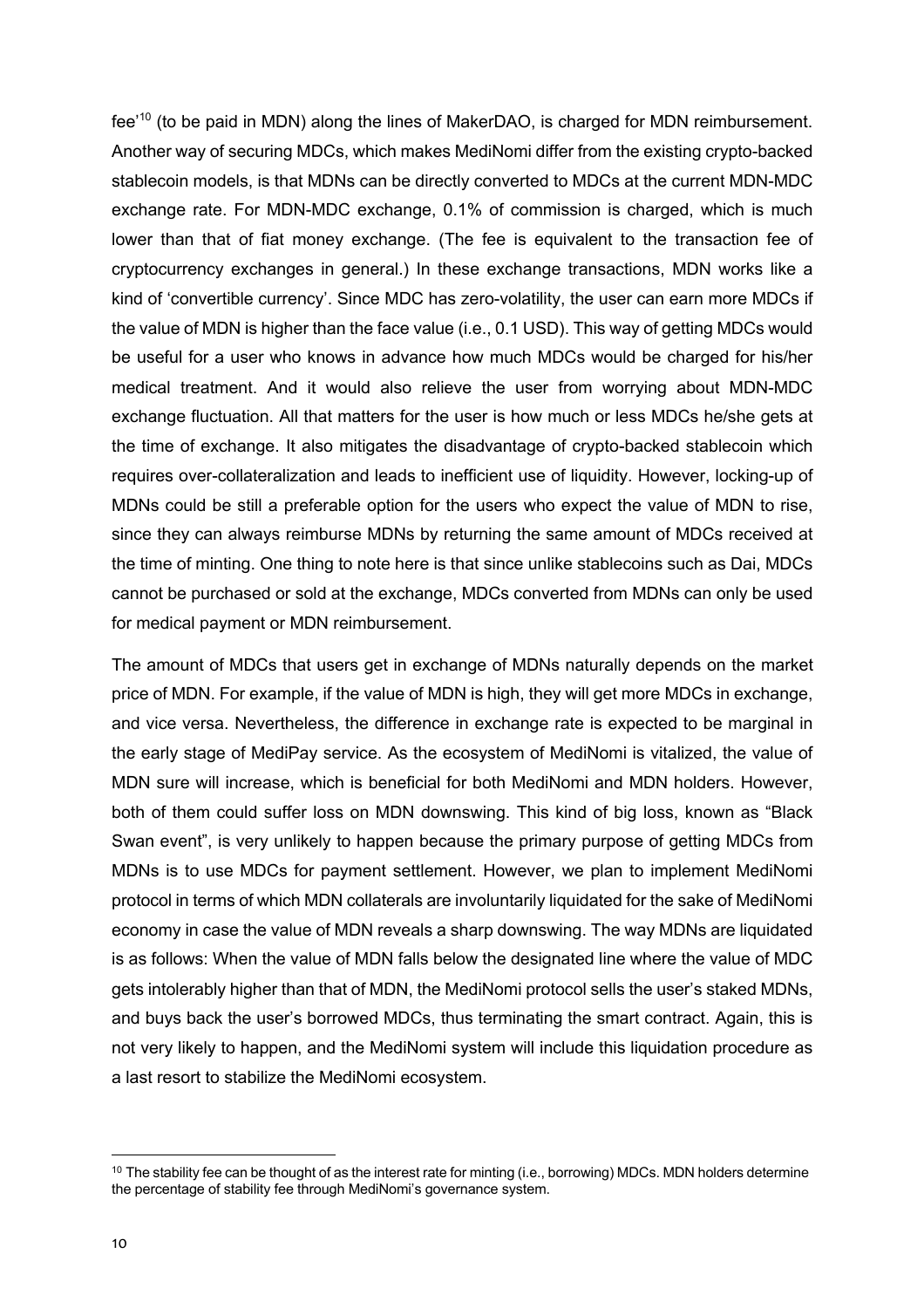With MDCs as a settlement currency, the patient can avoid the management risks and high commissions caused by the exchange of foreign fiat currencies. The hospital may immediately make a request to exchange the amount of MDCs paid for medical expenses for the MDNs, which in turn can be exchanged for other cryptocurrencies or fiat currency. If they expect the value of MDN to increase, they may hold their MDNs for arbitrage trading, or stake them to participate in MediFi's investment portfolio. The hospital can apply an autonomous discount rate to MDC-paying customers so that the use of MDC can benefit the patient. The hospital is still able to secure a reasonable level of profits in terms of the low exchange fees, the reasonable pricing of medical expenses, and the prevention of the agency's ill-gotten profits. These payment settlement and reward systems are expected to lead to the activation of MediPay, which will create a virtuous circle of MediPay's token economy.



[Token Flow of MediPay]

As mentioned in Section 2.3, MediPay provides an environment that allows consumers to use medical services after acquiring sufficient information on the treatment and expenses through video call counseling before visiting the hospital, which will serve to improve patient satisfaction and reliability. In order to provide consultation services for overseas customers, a reasonable amount of MDCs will be charged as a fee for providing the services including translation, and 50% of this MDC fee will be paid to the doctor as a consultancy fee. Postmanagement services will operate in the same way. With this quality consultation service, many sticky problems of the uninsured medical service market such as lack of information and patient-doctor trust formation will be mitigated.

As a general-purpose payment method for medical businesses, MediPay will also be used for transactions between hospitals and suppliers of medicine and medical consumables, which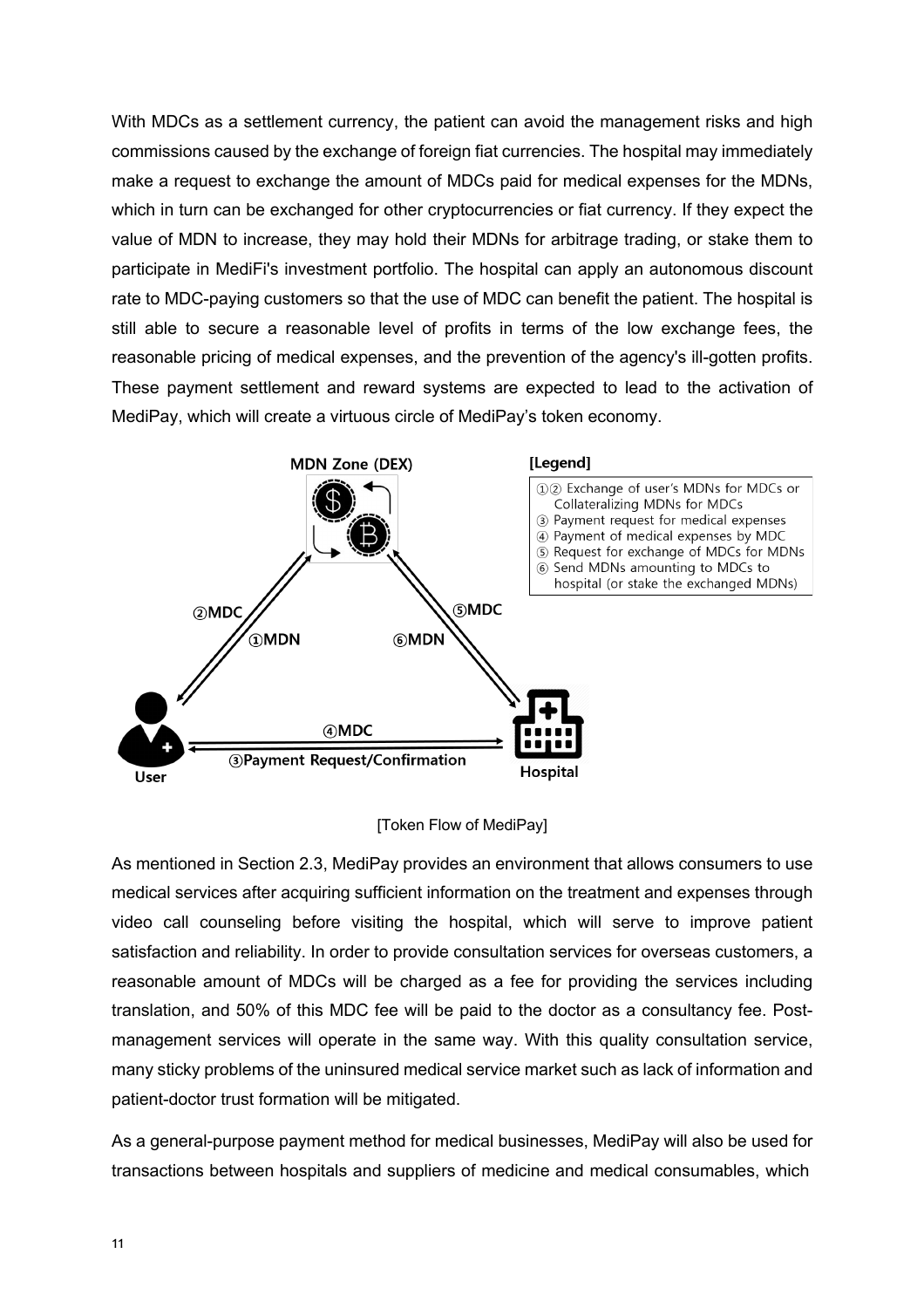works almost the same way as the consumer-hospital payment settlement. Hospitals can use their MDCs to pay MediNomi-registered suppliers for the expenses of medicine and medical consumables they purchased. The suppliers can immediately exchange the received MDCs for the MDNs at MediNomi DEX.



[Token Flow between Hospitals and Suppliers]

#### **4.3 Token Economy of MediFi**

MediFi will be put into force when the token economy of MediNomi matures to the extent that it is possible to start the loan business, but as mentioned in Section 3.2, it is also possible to implement the service by operating the initial MDN investment staked by the participating doctors.11 MDC tokens used to pay for medical expenses can also be exchanged for MDNs and staked for MediFi's fund management for lending services.

MediFi basically operates as a P2P loan system between a lender and a borrower. The lender is doctors and hospitals, or individual MDC/MDN holders, who will receive fixed interest earnings from their MDN staking. In the case of doctors and hospitals, they have the option of choosing the profits created by the value increase of MDN (arbitrage trading), or switching their staked MDNs to the investment when an investment request is made. Individual users

<sup>&</sup>lt;sup>11</sup> It seems desirable to operate MediFi's initial investment fund by connecting medical graduate students who wish to receive a loan with their alumni doctors in a way of applying the financing model of SoFi. This will contribute to enhancing the reliability of the services by highlighting the social functions of MediFi at the beginning of the business. SoFi started its business in this way and expanded its services to become a successful online finance company with 1,300 employees.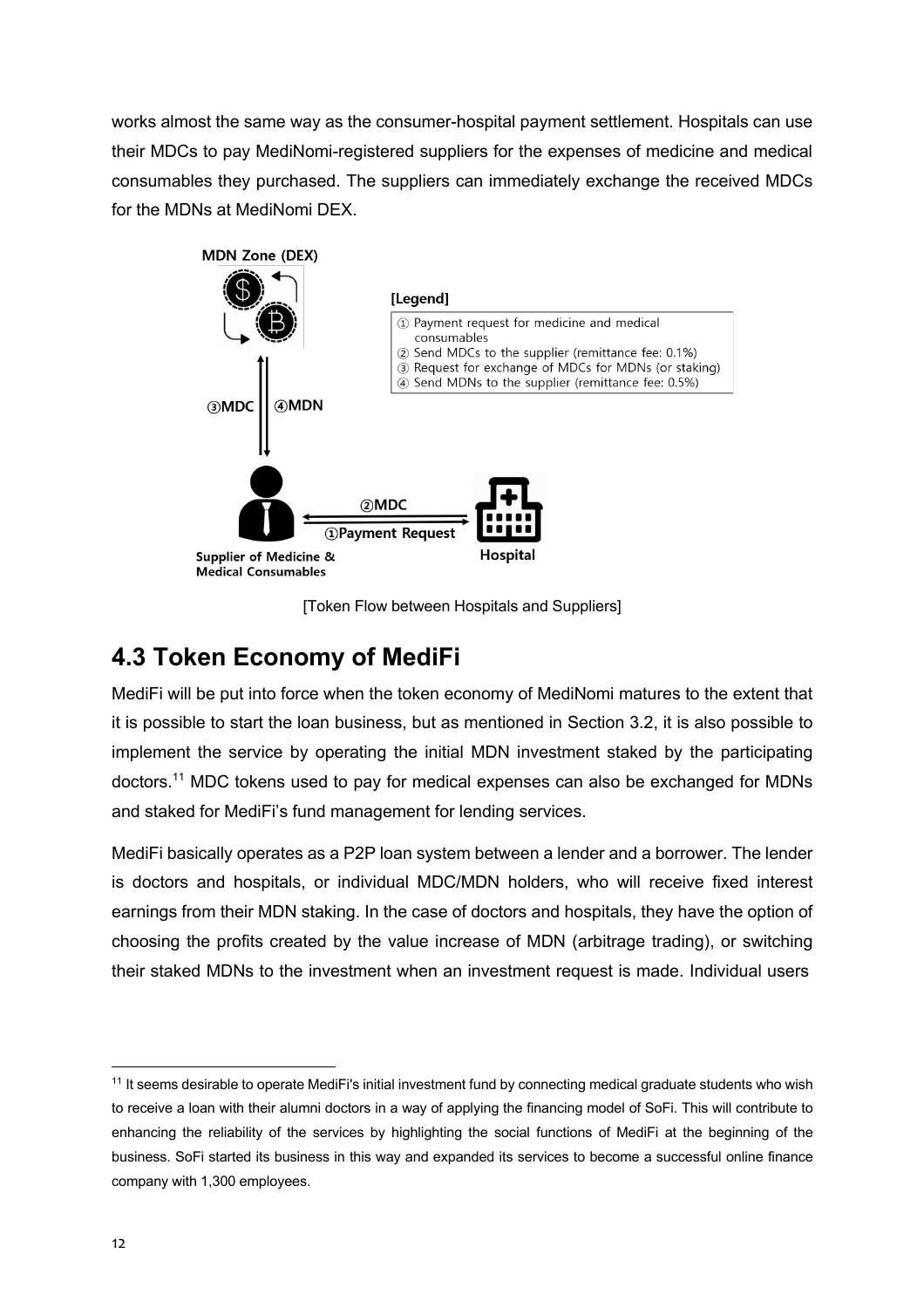possessing MDCs for MediPay services can also exchange their (remaining) MDCs for MDNs and stake them for future profits.



MediFi shares with investors the interest earnings which significantly lower than that of the financial sector. MediFi also secures the financial resources of the system operation resources by imposing a small currency exchange fee.

# **5. Implementation of MediNomi DEX**

### **5.1 COSMOS Hub and MDN Zone**

The COSMOS network, one of the representative third-generation blockchain platforms, is an interchain protocol that enables transactions between various kinds of chains under the slogan of 'Internet of Blockchains'. To ensure interoperability and run a high-performance blockchain network, the COSMOS network adopted a PoS (Proof-of-Stake) algorithm that is different from the existing consensus algorithms. The COSMOS network uses the proprietary PBFT (Practical Byzantine Fault Tolerance) PoS algorithm called "Tendermint", which was devised to solve the problems of resource waste and scalability that Bitcoin and Etherium's PoW (Proof-of-Work) algorithms suffer from. The COSMOS network is a platform that can be used for various services, but the finality and interoperability provided by the COSMOS network particularly have a more powerful efficacy when payment settlement systems are constructed.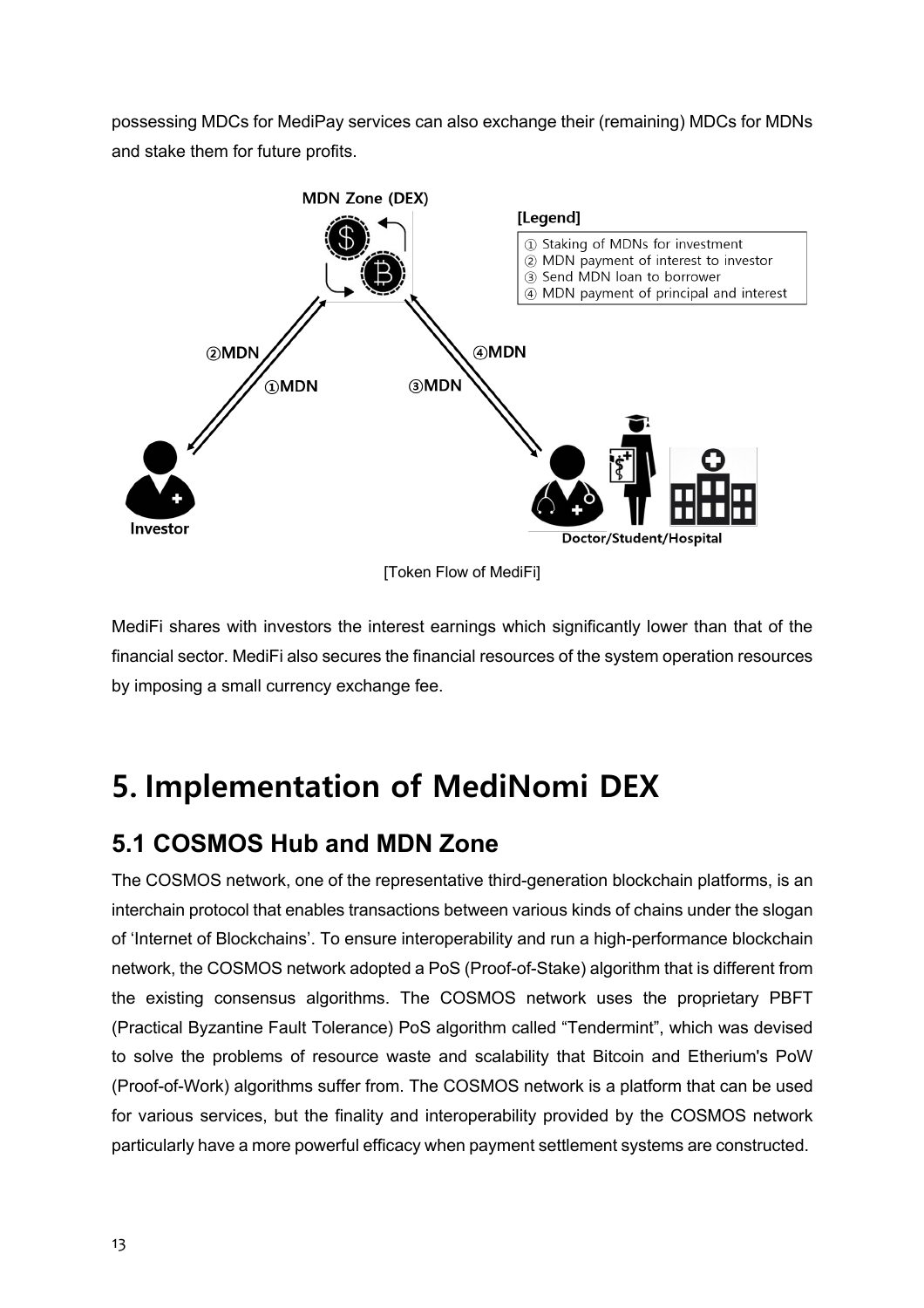What matters most in a blockchain-based payment system is 'finality'. There are two types of finality: probabilistic finality and fast finality. In the case of fast finality, after a certain block point, the transaction is fixed at 100%. In the case of probabilistic finality, however, it is possible to invalidate the transaction theoretically by overwriting the block although it has a very low probability. Even with fast generation of blocks and massive TPS capacity, what really matters to me, as an interested party for payment settlement, is when my payment transaction is received and I will finally be able to confirm my transactional information in the block, that is, when the block is overwritten so that I can be sure it will not be invalidated. If one block is generated every 0.5 second and 600 additional blocks should be created to probabilistically finalize the transaction, it means that the payment is finalized after waiting for 5 minutes during which 600 blocks are created. On the other hand, if there is a chain with a block creation rate of 20 seconds, the payment settlement can be finalized much faster compared to the probabilistic finality chain with a block generation rate of 0.5 second.

Another important factor when designing a blockchain payment system is 'interoperability'. In order for users with various digital assets to use blockchain services for payment, it is common to change their cryptocurrencies through an external exchange. Because it is difficult for the exchange of assets between different chains to be performed on the blockchain, it is necessary to provide a deposit and withdrawal wallet and to collect and display orders in order to trade the assets issued on multiple platforms. However, the existing exchanges have many problems such as hacking risk, insider embezzlement, market manipulation, and internal transactions. In order to use an exchange, furthermore, it is necessary to go through an unfavorable user interface such as membership registration and KYC (Know Your Customer), so many users make excursions from the process of exchanging assets. In order to solve this problem, payment services have appeared that exchange cryptocurrencies by operating a decentralized exchange on a blockchain or by introducing an escrow function. However, these services also have platform limitations because tokens using the same blockchain can be only exchanged. Using a DEX built on COSMOS network could be one of the best ways to get around the above-mentioned problems. An exchange created on the basis of the interoperability of COSMOS network can exchange all kinds of digital assets regardless of blockchains and can provide a safe trading environment free from hacking or insider embezzlement because the user has the right to control their assets. Based on this kind of DEX, the payment system can be built that users with various cryptocurrencies can easily use.

MediNomi's DEX through MDN Zone on COSMOS network also aims to implement the services that facilitate the distribution of various cryptocurrencies for payment of medical expenses and financing, thereby providing the safe and sound settlement services and realizing the convenient circulation of digital assets.

14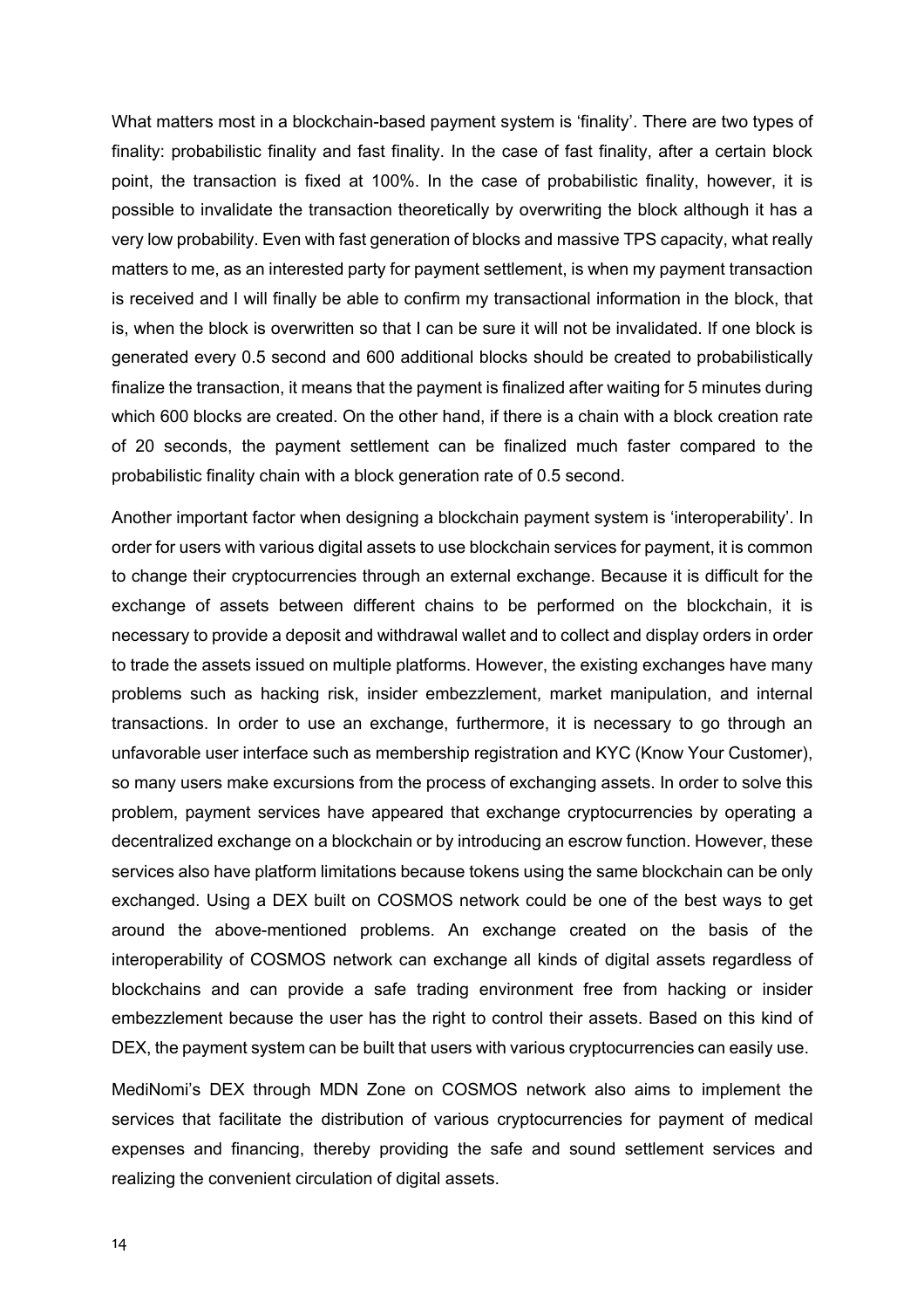### **5.2 Implementation of MDN Zone**

#### **5.2.1 Cosmos SDK**

Cosmos-SDK has many advantages over the existing methods of developing a decentralized application (dAapp). Previously, developers had to choose between the two options to develop dAapp: (1) to learn other programming languages such as Solidity and Plutus to create a smart contract or 2) to fork Bitcoin's reference client. Thanks to Cosmos SDK, developers can now use its framework on which they implement their own blockchain. Because the framework is made up of custom modules, developers can quickly and easily develop a blockchain called "zone".

MDN Zone uses Cosmos-SDK to implement various service applications required to realize MediNomi's token economy on the Tendermint Core and consensus algorithm. Cosmos SDK obviously helped us implement the working version of MDN zone in a much easier and faster way.

#### **5.2.2 Privacy on Blockchains**

Because of the characteristics of blockchain technology, all transactions written on blocks cannot be tampered with, and anyone can inquire into them so that 'peers' who do not know each other can trust each other. This, however, is creating new issues in regard to privacy. Recently, as electronic wallets have become more and more connected to SNS messengers such as Telegram, personal electronic wallet addresses (*i.e.*, public key), unlike bank account numbers, are rapidly becoming available to the public. The problem is that you can inquire into the transaction history of a specific individual such as payment settlements on all of the relevant blockchains by looking up in his/her public wallet address. Obviously, this can lead to serious privacy and security problems. To solve these problems, MDN Zone is developing a DEX module that incorporates the function of private transmission based on 'Unique Ring Signature' technology.

With its advantages in many respects, DEX is not free from problems with privacy. Although DEX has emerged to deal with problems such as hacking and embezzlement occurring on and off at centralized exchanges, it again creates a problem of privacy that leads to disclosing both the customer's assets and the breakdown of his/her orders. The existing centralized exchanges are supposed to play a role to responsibly keep the customer's entrusted assets, and stitch up the transactions through the matching engine when the customer makes an order. In this type of transaction, there is no concern about privacy because the assets and orders that are entrusted to the exchange are not to be disclosed to the public. However, it is difficult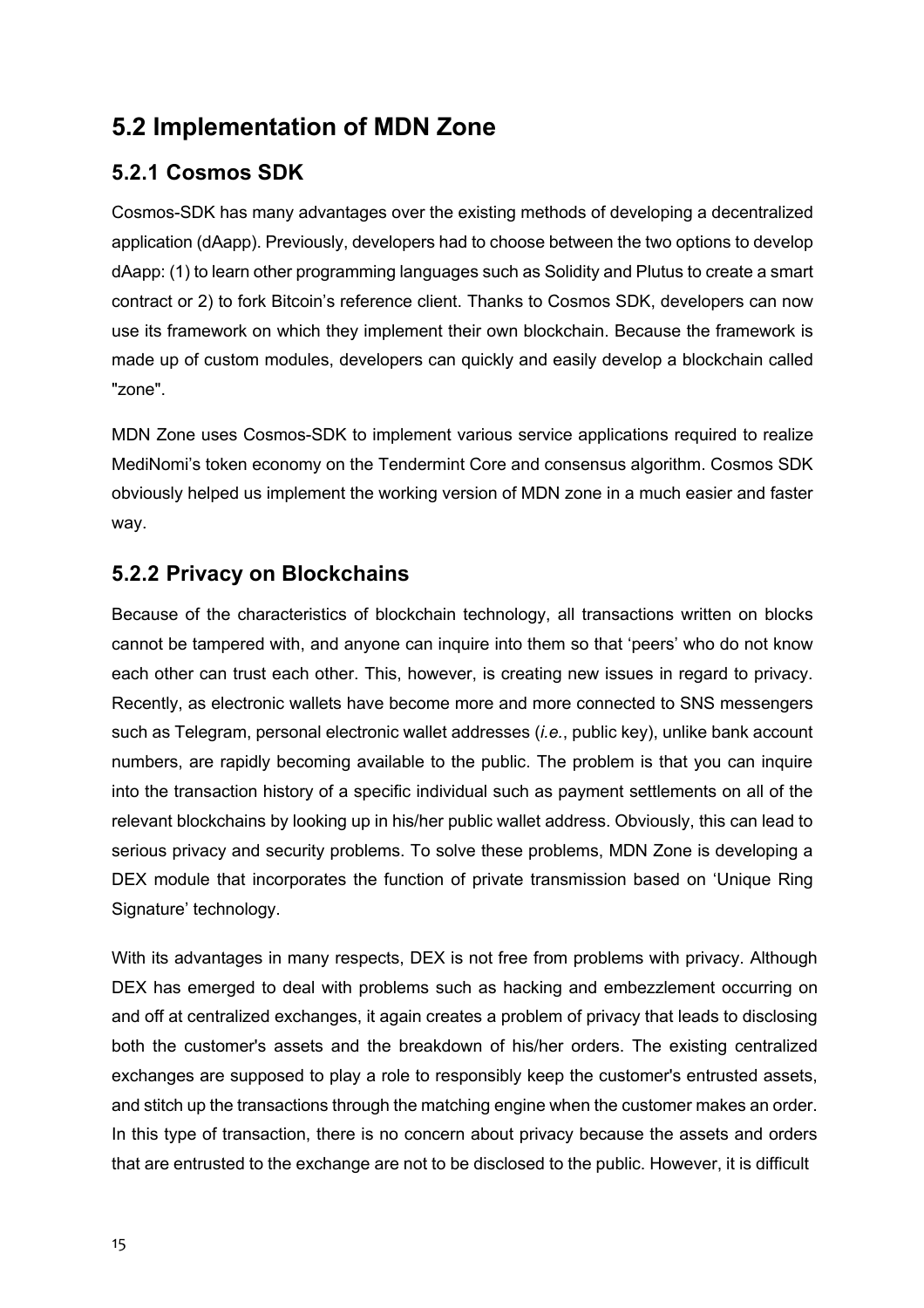to take appropriate countermeasures when the customer's assets are hacked or the exchange commits internal embezzlement or maliciously fiddle the customer's order. DEX has been introduced to overcome these disadvantages of centralized exchanges, but it also has the task of overcoming the aforementioned privacy problem and various other disadvantages. MediNomi's distributed exchange (also abbreviated as DEX), which has been implemented on MDN Zone and will be further enhanced, allows transaction to be made without entrusting the customer's assets and orders to third parties by combining it with anonymization protocol to keep his/her assets and orders secure.

The Ring Signature technology to be implemented on MDN Zone is the protocol underlying Monero, one the representative anonymous cryptocurrencies. Ring Signature, a cryptographic technique released in 2001, $12$  was designed as a way to deliver internal messages while protecting the original informant. It is being used as the mechanism of Menero's cryptographic protocol to protect the transaction history of cryptocurrencies. Monero has since become one of the most representative anonymous cryptocurrencies along with Dash and Zcash. In the Ring Signature mechanism, the asset sender delegates the asset to the ring which collects several transactions instead of directly delegating the receiver the digital key that indicates the right to the asset. The user can directly create a ring, or he/she can join the already created one. If the receiver signs the key file received from the sender with his/her private key, the asset locked in the ring can be settled. When the transactions are collected in the ring and delivered to the receiver, the third party cannot directly match the sender and the receiver, thereby protecting the privacy.

The first working version of MediNomi DEX has been built that is currently ready for providing MediPay services for payment settlement between customers and hospitals. MDN Zone on COSMOS Hub is also armed with Ring Signature functionalities to protect the user's privacy, and will continue to advance MediNomi services rigorously protected by cryptographic techniques such as Unique Ring Signature and Zero Knowledge Proof.

<sup>12</sup> Rivest, Ron, Adi Shamir and Yael Tauman, "How to leak a secret," ASIACRYPT 2001*, Lecture Notes in Computer Science* Vol. 2248, pp. 552–565, 2001.